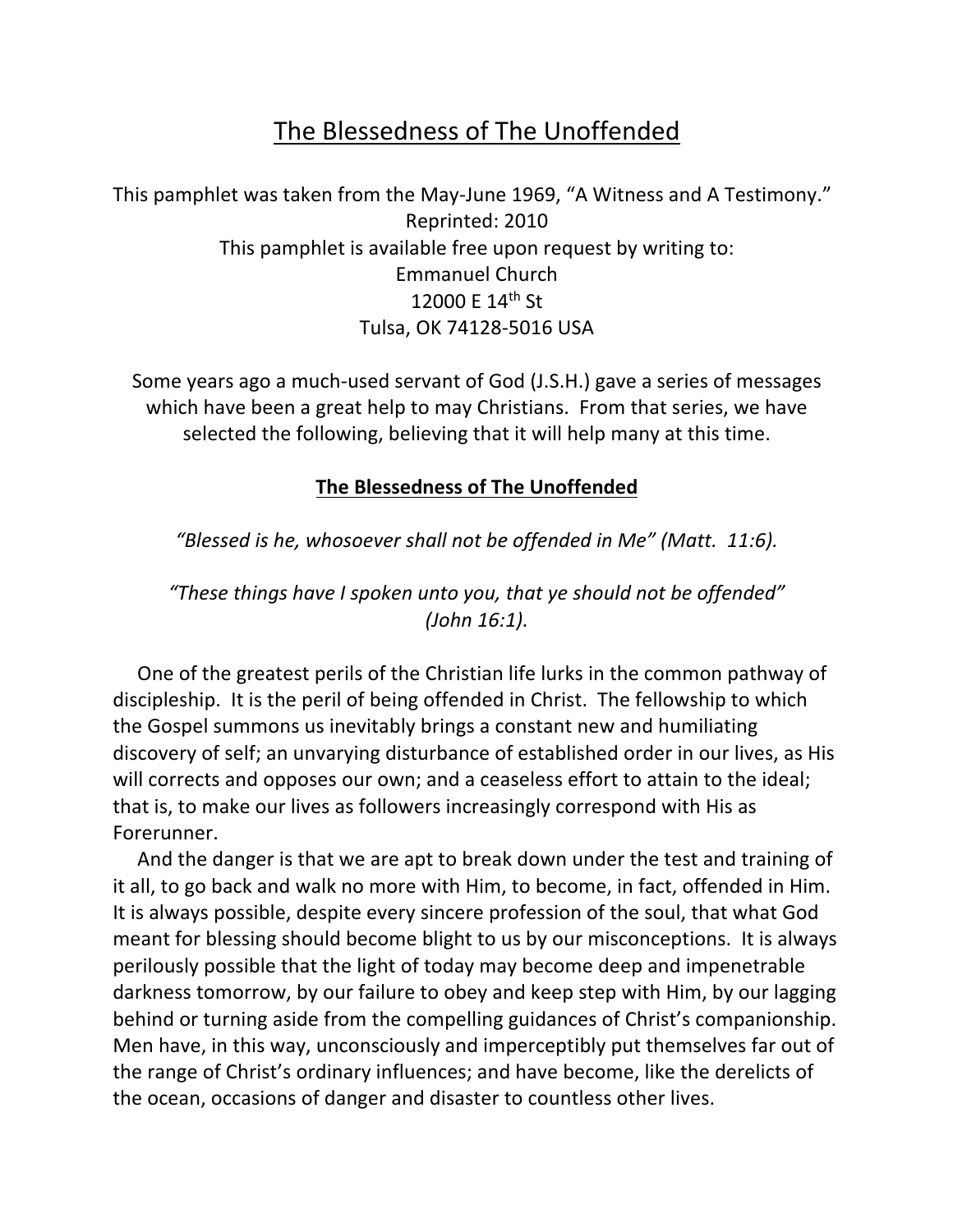But Christ, with that absolute frankness which is a large part of His attractiveness to men, cannot be held to blame for such pitiful defections, for He never disguises the otherwise unthought-of possibility. In His Evangel He combines welcome with warning as none other has ever done. His Word, while it opens the very heart of God to our consciousness, opens also our own hearts to us. By Him we come to know the Father, and by Him also we come to know ourselves. He reveals the entire faithfulness of God to us, but He reveals also the instability of our own wills, and the untrustworthiness of our own emotions. He treats us not as ideal but as real men; and forewarns us of the destruction that wasteth at noonday, as well as of the pestilence that walketh in darkness. Hence it is that to the most earnest and self-convinced of us all He says: *"Blessed is he whosoever shall not be offended in Me."* The implicate is obvious and ominous. But the reality and richness of His grace is the sufficient and silencing answer to every one of our fears. The blessedness of the unoffended, despite all the danger without and the weakness within, is the possible acquisition of each one. And it is blessedness indeed.

 Now it is necessary to remember the meaning of the word "offend." In its original form it is the very word we frequently use-scandalize, and has the force of causing to stumble. So we may translate and expand this saying of Christ as being: "Blessed is he who does not find in Me any cause of stumbling; who can keep his feet in My ways; who is not tripped up by any obstacles in the path into which I have directed him." He uses the word quite frequently in this sense; as, for instance, when He speaks of a man's hand or eye being the stumbling to him, when He denounces those who cause little ones to be offended, and when He declares that in the day of His glory all things that offend shall be rooted out of His Kingdom.

 But He never uses it so surprisingly as when He declares the possibility of men finding occasion of stumbling in Him. We are prepared to find it in the world, in the opposition of the devil, in the proven insincerity of others-but in Him! This is surely the most startling of all His warnings. For in Him we have already found life and salvation, guidance and peace, inspiration and satisfaction. And now to contemplate finding in Him also any cause of offence fairly staggers us. Had this word been applicable to men of the world, it would have occasioned little, if any, surprise. For instance, we are not greatly taken aback when those who knew Him so familiarly should treat Him so contemptuously and say: "Is not this the carpenter's son?" Nor are we entirely unprepared to find that the Pharisees were offended in Him when He spoke to them of the evil thoughts, adulteries, murders,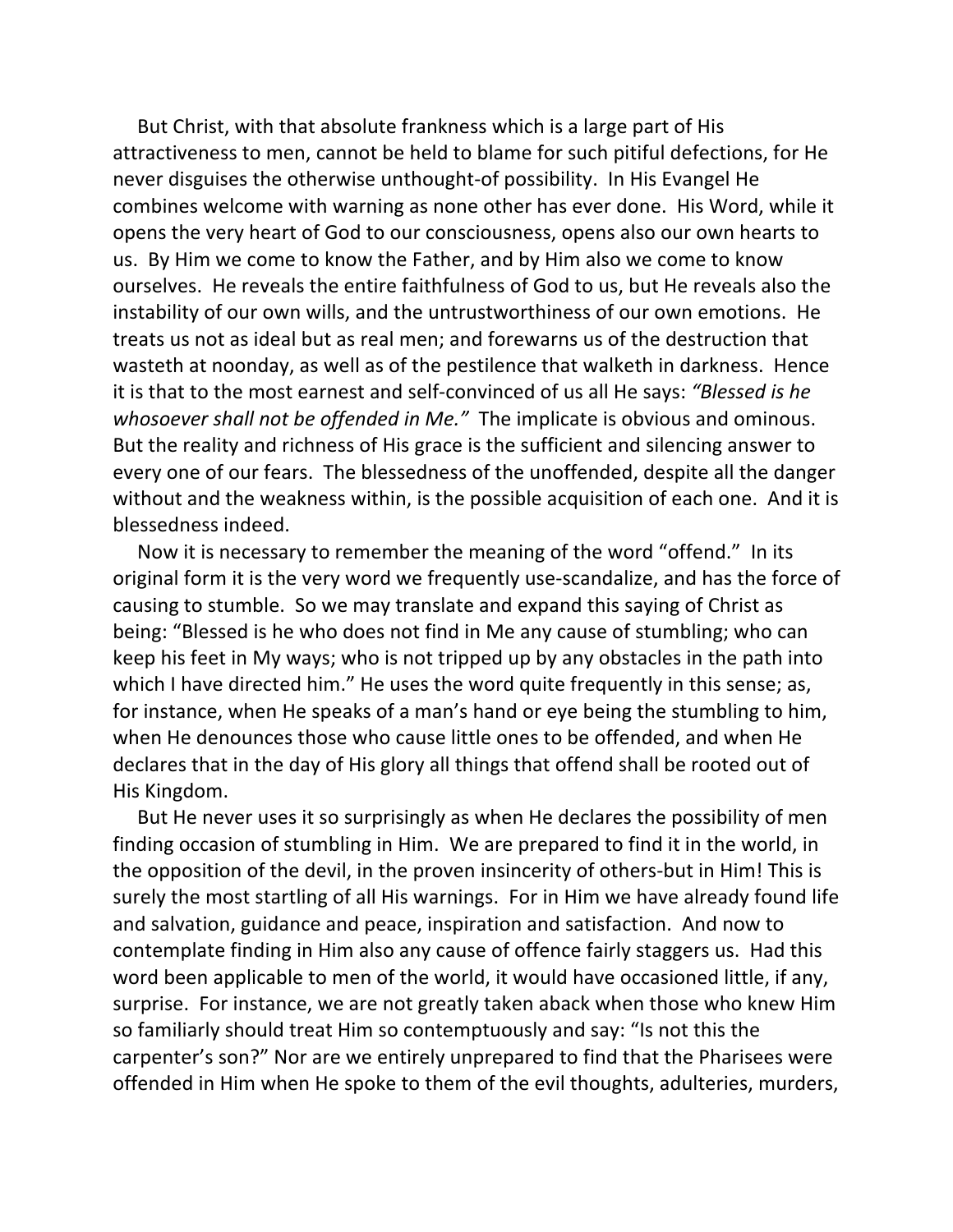and the like, which proceed from the hearts of men; for His words convicted them of sin. We are not much surprised that He should be a rock of offence to those who are avowedly disobedient to His demands. But that His own friends, those who really know Him, and have been admitted into the intimacies of fellowship with Him, should find cause of offence in Him is passing strange. And its very mystery warns us to take heed to ourselves.

 The setting of the first of these gives us the key to their significance. John the Baptist was languishing in prison on the shores of the Dead Sea as the outcome of a life of the utmost faithfulness. He had been tremendously loyal to Christ, splendidly in earnest concerning his mission, wonderfully courageous in giving forth the message committed to him, and yet it had all ended in a dungeon.

## What a test for such a man!

 It seemed as though his faith, his self-restriction, his willingness to decrease that Christ might increase, had all been unrecognized and unvalued. His experience so entirely contradicted God's assurance, that it is easy to understand the perplexity of mind which led him to send his disciples to Christ with the pathetic query: "Art thou He that should come?" For here is One who has avowedly come to deliver captives, and yet He does not deliver the man who, more than all others, seemed to have claims upon Him. He has proclaimed His own mission in terms of sympathy and love for the heartbroken, and yet here is a crushed and heartbroken man of whom He apparently takes no notice.

 Is it to be wondered at that at last doubt overcomes faith, so that he sends the messengers to Christ in the hope that He will declare Himself plainly, and interpret such utterly inexplicable and contradictory experience to the one who had at immense cost to himself maintained a devoted loyalty to the Son of God? Christ's only answer to these messengers is an exhibition of His sovereign power over the forces of destruction and death, and an injunction that they should tell John what they had seen, and give to him this message which calls for a new triumphant trust on his part: "*Blessed is he whosoever shall not be offended in Me."* For it means that in the pathway of blessing the providence of testing will always be experienced. Its implication is that there is true peace only for that man who will trust Christ when he has no external aids to faith, who believes Him when he sees only the seeming denial of his confidence, and who holds to his loyalty without stumbling when His treatment tests his endurance to the uttermost.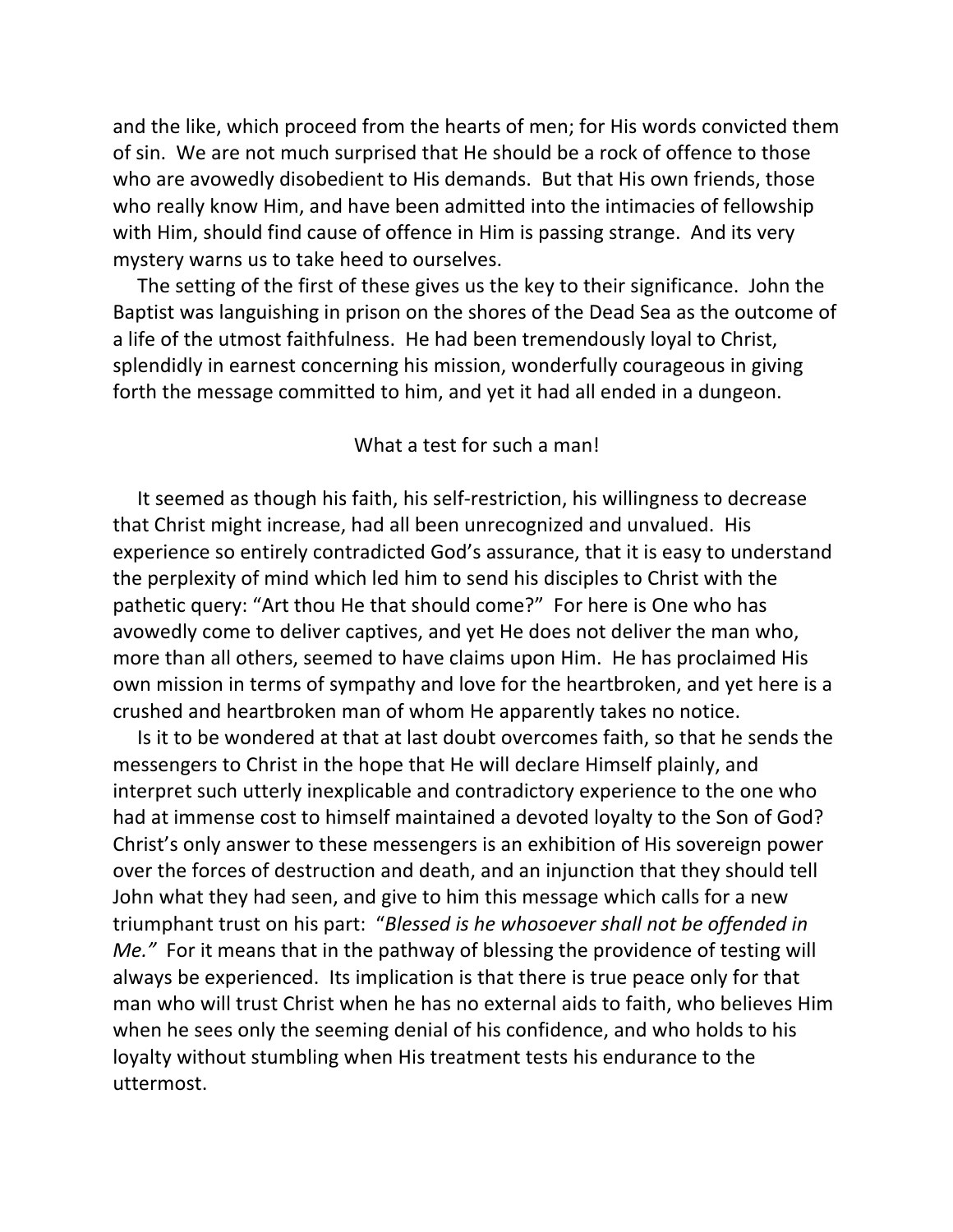The second of these words of Christ helps us to understand how his message to John applies to ourselves: "*These things have I spoken unto you, that ye should not be offended."* Spoken as they were on the eve of His departure, when the fierce tests of discipleship were about to be experienced by His followers, they imply that they will need to stay their souls on the things He has told them concerning His purpose and power, if they are to avoid the peril of stumbling and going back from Him. For they are bound to come into experiences of test and strain as they carry out their consecration vows; and "in those days," says Christ, "be true to your own best experience of Me. Rest on that which no man can take from you-the personal knowledge you have of My grace. Hold to those things I have spoken and shown to you. Be loyal to Me. Trust Me entirely, despite every unexplained mystery and seemingly unnecessary tribulation. And you shall not be stumbled but strengthened by these very things which are all of My ordering."

 Now it is not disloyal to Christ to say this: that He not only masters men but mystifies them also. While He blesses them He bewilders them too, so incomparably higher are His ways and thoughts than ours. He persuades us to love and loyalty; but He puzzles us too, often to the point of distraction. He certainly answers the questions of our hearts; but at the same time He arouses even more than He answers. And in the life of every true follower of Him, there will always be, as there was in His own, some great unanswered "Why?" None of us will ever be exempt from the need of acquiring by faith and patience the blessedness of the unoffended.

 For think of an ordinary and typical instance of offence. It is not commonly a matter of open backsliding, of heartless renunciation of the truth, or of bitter denial of past experience. Rather does it begin with the disappointment of some hope, the failure of an expectation, the weariness of an unanswered prayer, or the ache of a heart which seems to evoke no sympathetic answer from God. All this generates an unspoken and almost unspeakable distrust; and as we brood over it, a sense of injustice grows; a feeling that we have not been treated quite fairly by Christ, which becomes positive resentment. Until, after a while, His yoke becomes irksome; we challenge His right to control our lives so; and it all ends in a secret repudiation of His mastership, and often in an outward renunciation also of all spiritual interests and aims. This is a typical cause of offence in Christ. And how many there are all around us of whose lives it is a true description! From small beginnings of distrust the largest disasters grow. If two parallel lines are produced into infinity, there will never be any variation of the distance between them. But let them diverge at any point by only a hair's breadth. Then the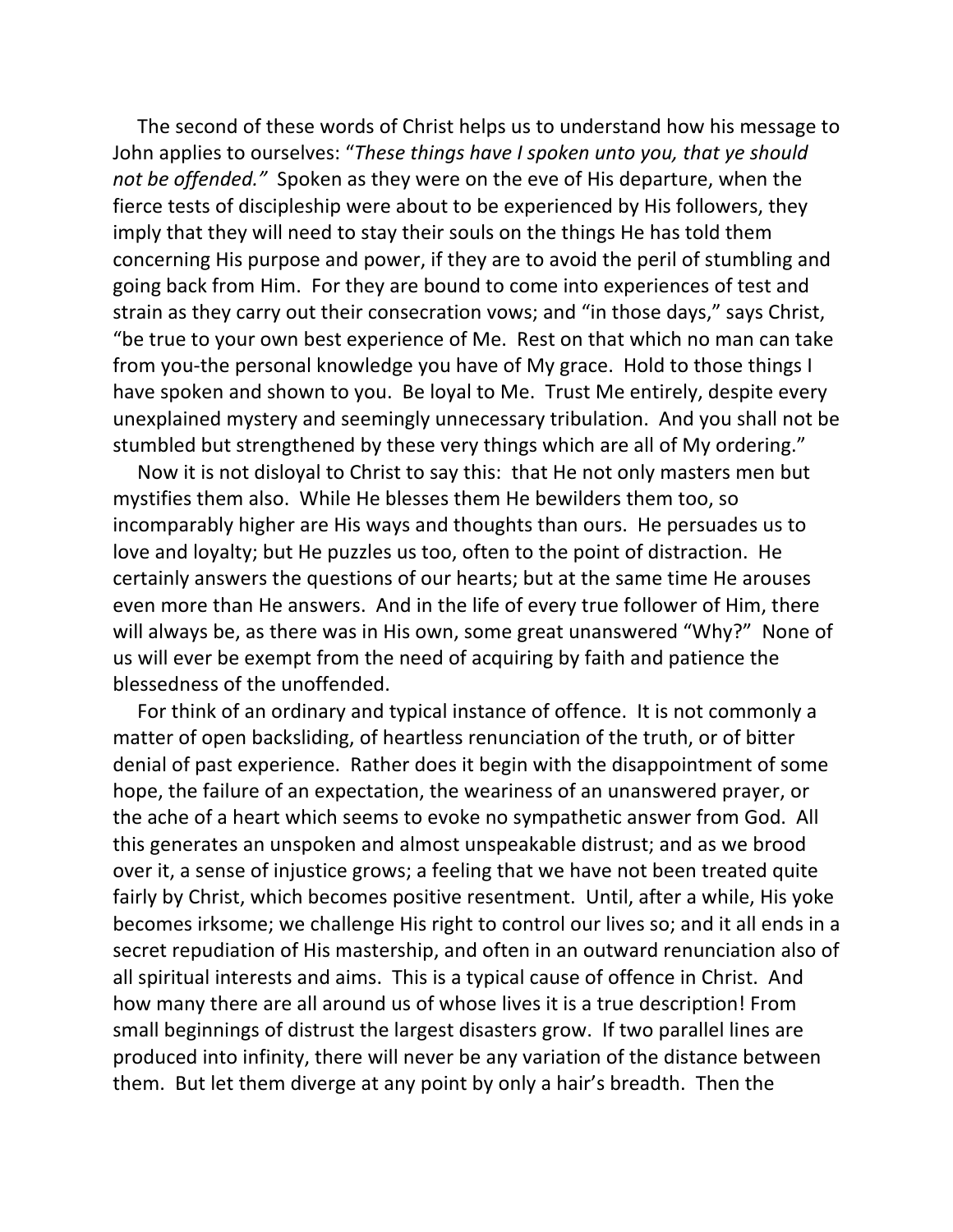farther they are produced, the wider the divergence becomes, until at length there is a universe of distance between them. So with our fellowship with Christ; the smallest distrust or disobedience is charged with the potentiality of the infinite; and if undiscovered and unchecked, will eventually put an eternity of distance between the soul and the Saviour. If, therefore, we can estimate some of the unchanging certainties of discipleship; explore some, at least, of the perilous causes of offence in Christ; and at the same time also establish a new relationship of implicit trust with our Lord, we shall be saved from this threatening peril. And this is surely the aim of His forewarning Word.

 There is first of all the severity of His requirements. When we first come to Christ the pathway seems to be strewn with roses, and the air seems filled with sweet and soothing perfumes. For while Christ is absolutely frank with us, and veils nothing of the hardships and conflicts we must endure, our own powers of apprehension are so limited that we see but one thing at a time, and that one thing is that Christ meets all the need of which we are then immediately conscious. Hence we march to a glad strain with which our hearts are in tune. But before long we discover that the conditions of companionship are severe. For instance, we find that a real separation from the world in spirit and purpose is entirely necessary to the maintaining of fellowship. We find that we cannot march to two tunes at once-and the world's strains are seductive indeed. We learn that we cannot keep step at the same time with Him and with popular opinion, with Him and the world, nor always with Him and the outward professing Church.

 And when this discovery is made, it often means that men are offended in Him. For His demand involves a costly disturbance in the regulation of home and business and social life, according to His order. It means possibly for some the relinquishing of a kind of popularity which exists only because of shameful silence regarding Him. It involves others in the severance of ties which have become a large part of their life, and the sacrifice of material prosperities which partake of the nature of unrighteousness. It means for all the end of self-indulgence, a crucifixion in order to a coronation, a dethronement in order to an enthronement.

 And when all this comes to be clearly apprehended, then it is that men are offended in Christ. When He says: "Cut off thy right hand; pluck out thy right eye; forsake all that you have; take up the cross and follow Me," then comes the test which determines everything. Then too often men go back to walk no more with Him. Not because they do not understand Him, but because they have come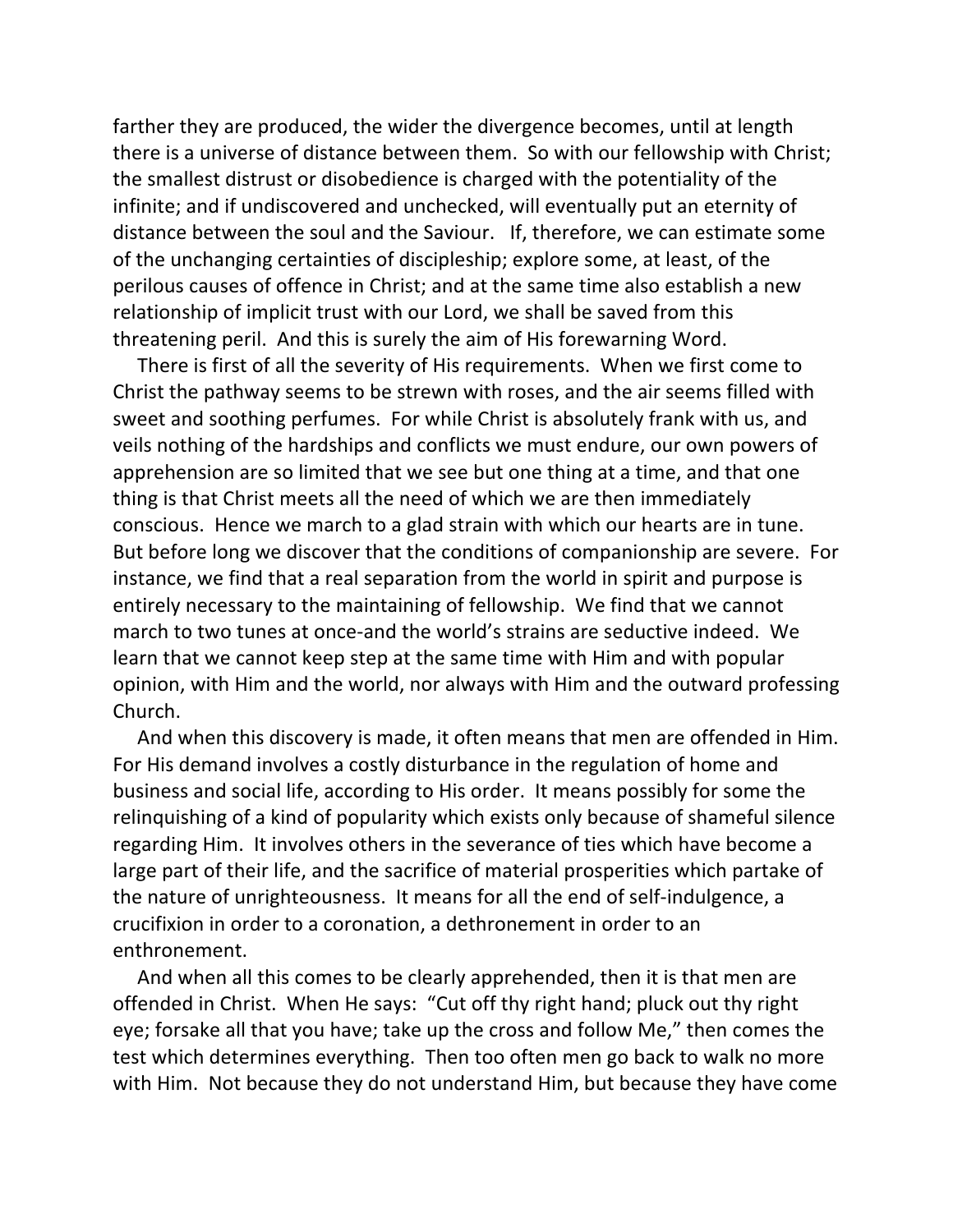to know Him too well! When He comes to be recognized, not only as the Christ of the sympathetic heart, but also as the Christ of the steadfastly set face; then great is the blessedness of the unoffended.

 Then there is the mystery of His contradictions. It often seems as though Christ were unsympathetic with our best desires, with those desires which have originated in our fellowship with Himself. You want, for instance, to do some great service and to fill some great sphere; but Christ's answer to your longing is to set you down to face the difficulties of a small work in a place where there is little, if any, recognition of your toil You ask for spiritual service, and all that has been granted is a monotonous round of secular duty. And you are in danger of being offended in Him, just because there seems so little justification for His treatment of your high aim.

 Or, you have asked the gift of rest, and claimed His great promises on this head; but the answer has come in the necessity for stern and continuous conflict. The fires of temptation blaze around you, not less, but far more fiercely than ever; and you are both puzzled and provoked at such a fulfilment of the Word upon which you have hoped. Or, you have desired to have a life less burdened and strained, but His only response has been to impose other and heavier burdens upon you. And you are well-nigh offended in Him. The mystery of it all baffles every serious purpose, and the temptation to distrust is at times almost too much.

 Now it will help us if we remember the simple fact, that He knows and does just what is best both for the development and repression of our lives. In reality, He is only unsympathetic with our egotisms. He only seeks to destroy within us anything savouring of self-love, self-pride, and self-sufficiency, and to reproduce in us something of the beauty of His own character. In His contradictions rightly apprehended we may always see the expression of His perfect wisdom with regard to our own highest interests, and the interests also of the Kingdom in which He has given us a share. Then "blessed *is he whosoever shall not be offended";* who accepts the direction of Christ as His love, and trusts Him, "when to simply trust Him seems the hardest thing of all."

 Beyond these causes is yet another in the slowness of His methods. We come to Him and put our lives under His control, expectant of immediate realization of a deliverance which shall lift us beyond all concern regarding temptation and opposing forces. But how disappointingly slow is this realization; and how hardly won are our victories even when we are re-enforced by His Spirit.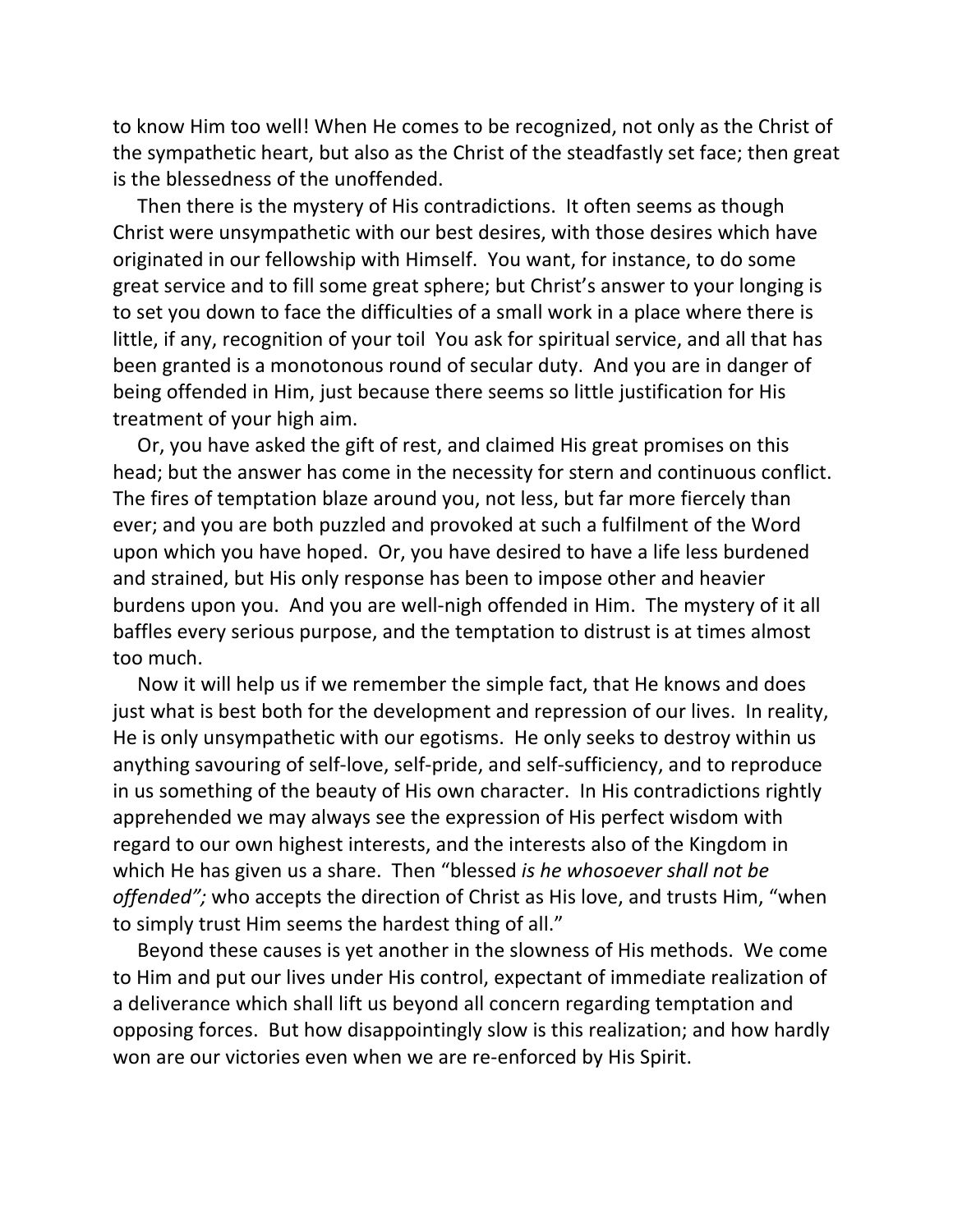Quite early we find that life is not a song, but rather a strife; that the grace of Christ is not a mere ecstasy but rather an energy which works painfully for righteousness in us; and that it takes all the watchfulness of which we are capable to occupy the ground already conquered, as well as to conquer fresh territory. And the slowness of Christ in this matter of our own spiritual conflicts is often the cause of offence to us. For it disappoints our hopes, and contradicts our misconceptions as to anything like a passive and easy victory over our strong enmities. But in reality, this method, slow though it may seem to us, is the only one He could possibly pursue, having in view the greatness of His purpose and the contrariety of our nature. And every experience of victory, however small and in significant, is prophetic of an ultimately complete triumph.

 If you go into the Observatory at Greenwich you will see there a delicate instrument, by means of which the astronomers measure the distances of the stars, as well as their magnitude. Upon a sensitive mirror is reflected the light of the star points; and a measurement of the angles at which any two of the rays meet furnishes sufficient data for all the astounding calculations of millions of miles. And so it is in our lives. By estimating what Christ has already done we are assured of His unvarying purpose. Every bit of experience of His power to sanctify, to cleanse, to redeem, to deliver, is prophetic of the whole- "that He Who hath begun the good work will perfect it." And if we cling to this fact, we shall find it an inspiration to the steady continuance of faith, and shall not be offended because He works so slowly-and surely.

 The same is true also in regard to the progress of the Kingdom whose interests we are called to serve. How often we find in the slowness with which spiritual results are achieved a cause of offence in Christ. We begin by expecting that when we lift up Christ we shall immediately see crowds flocking to Him. We imagine that we have but to work faithfully in the service of God and man, and results are certain to be apparent. But how different is the realization! How hardly souls are wooed and won! How true it is that tares grow up with the wheat! How certain that he who goes forth bearing precious seeds must needs weep as he goes!

 And the difficulty of believing that God is on the field when He is most invisible is too much for many who commence to work for Him with high hopes and valiant beliefs which seem all unjustified. Like the disciple, they think that "the Kingdom of God should immediately appear"; and in the discipline of their enthusiasm, and the conversion of their consecration into continuance, they are apt to be "offended." Now it would not be difficult to bring instance upon instance to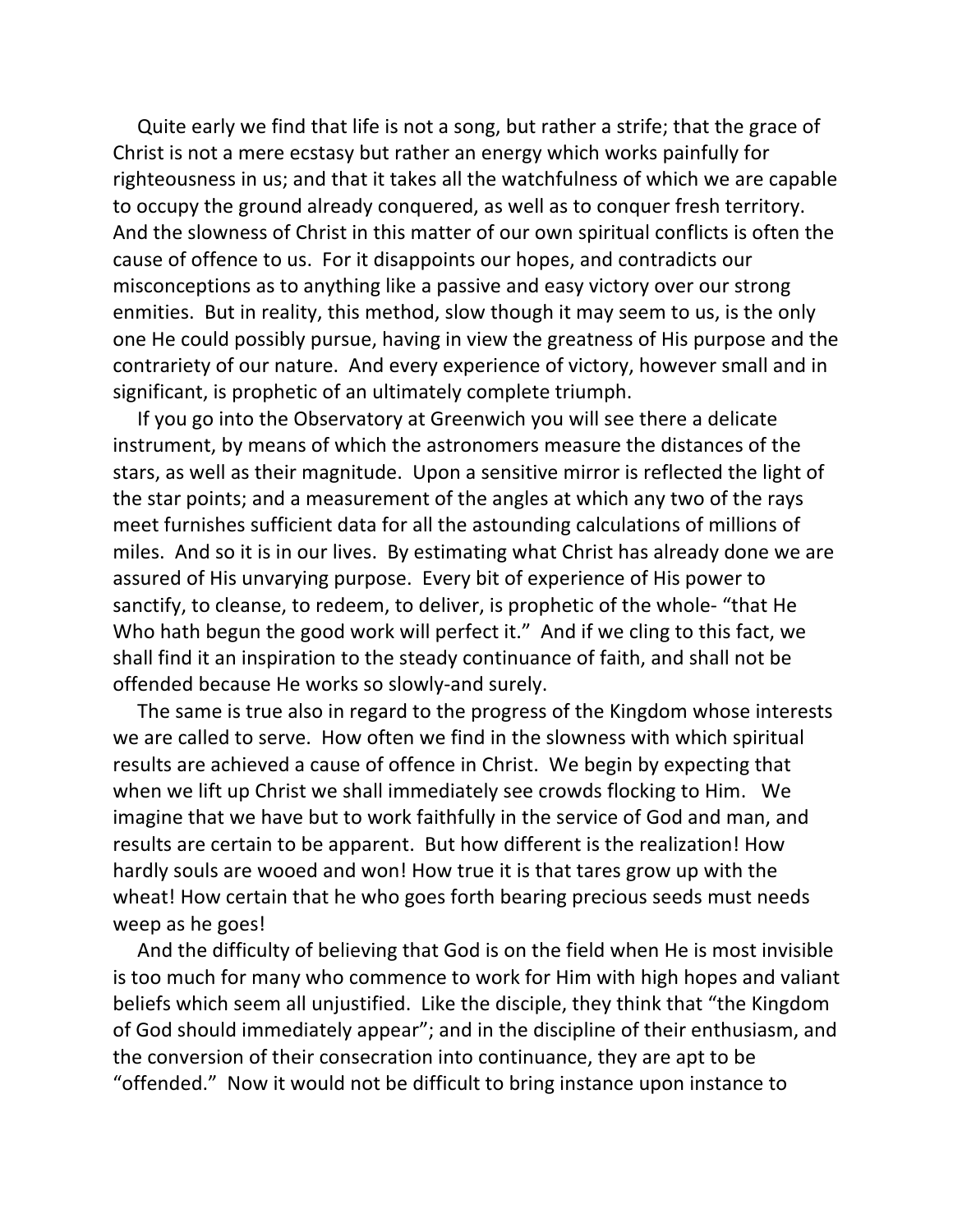prove that, in spiritual work, when results are least visible they are often most real. The worker who will go on without the stimulus of outward success, who will continue His witness even when he is met by cold indifference, who will carry out Christ's work in the unfailing inspiration of knowing that it is His work, is the one who gets the blessedness of the unoffended. And part of it is in the certain harvest of all his sowing, and the sure reward of all his service.

 But perhaps over and above these suggested causes of offence in Christ is the unreasonableness of His silences. I have every sympathy with John the Baptist in his perplexity: "If this is really the Christ, why does He not act as Christ? Why does He do nothing to deliver His captive herald, or to bring peace to his troubled heart?" One visit from Christ would have changed his prison to a palace. One hand-clasp from Him would have transmuted his gloom into glory. But He did not give it. Just so was it also at Bethany, when He left Martha and Mary to their sorrow for two long and weary days. I sympathize with them in their utter inability to understand His delay in the light of His love; and in the implied protest of the word with which they at length greeted Him: "If Thou hadst been here, my brother had not died." His silence seemed so entirely unreasonable. And still does it seem unreasonable when He apparently pays no heed to our prayers, and we cry as to a silent heaven. Who does not know this bitter experience and the subtle temptation lurking there? You have prayed for the conversion of loved ones, but they are apparently today as unyielding and impenitent as ever. You have prayed for temporal things which seemed entirely necessary, and no answer has come. You have sought relief from some pressing burden, but no lightening of the load has been given; and today it is heavier than ever. And the thought that Christ's silence is unreasonable is never very far away. Loyalty to Him strained sorely, almost to breaking-point. It is almost excusable to be "offended" in Him. But as with John in prison, and the sisters at Bethany, and hosts of other in all ages, He is not unmindful, however His silence may seem to pint to it. He is training them, and us, to undaunted faith, to live in the realm of the unseen and eternal; to walk in His own steps. Sometimes what we call unanswered prayer proves beyond question a greater blessing than the desired answer could possibly have been. When Christ responds to our requests in the negative, we may be certain that the positive would have been for our undoing. He withholds secondary mercies to teach us the importance and value of the primary. His denials are our enrichments, not our impoverishments. For His purposes are vastly bigger than our prayers; and while His speech may be as silver, His silence is as gold. *"Blessed is he whosoever shall not be offended in Me."*